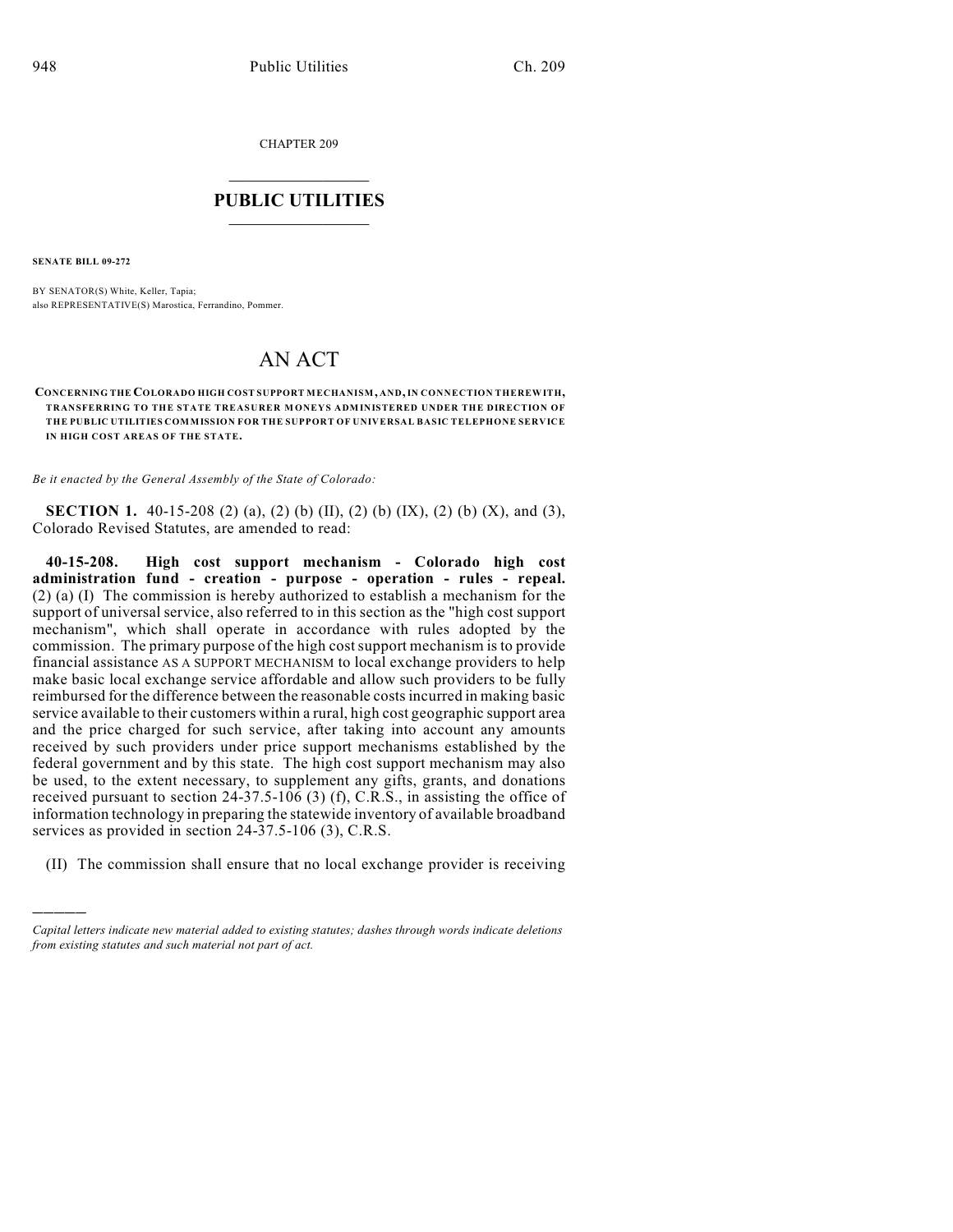## Ch. 209 Public Utilities 949

funds from this or any other source that, together with local exchange service revenues, exceeds the cost of providing local exchange service to customers of such provider. The high cost support mechanism shall be supported and distributed equitably and on a nondiscriminatory, competitively neutral basis through a rate element assessed NEUTRAL ASSESSMENT on all telecommunications service providers in Colorado.

(b) On or before December 1 of each year, the commission shall submit a written report to the committees of reference in the senate and house of representatives that are assigned to hear telecommunications issues, in accordance with section 24-1-136, C.R.S., accounting for the operation of the high cost support mechanism during the preceding calendar year and containing the following information, at a minimum:

(II) The total amount of money ordered to be contributed through a rate element NEUTRAL assessment collected by each telecommunications service provider;

(IX) The proposed benchmarks, the proposed contributions to be collected through a rate element NEUTRAL assessment  $by$  ON each telecommunications provider, and the proposed total amount of the high cost support mechanism from which distributions are to be made for the following calendar year; and

 $(X)$  The total amount of distributions made from the high cost fund SUPPORT MECHANISM, directly or indirectly, and how they are balanced by rate reductions by all providers for the same period and a full accounting of and justification for any difference.

(3) (a) There is hereby created, in the state treasury, the Colorado high cost administration fund, referred to in this section as the "fund", which shall be used to reimburse the commission and its contractors for reasonable expenses incurred in the administration of the high cost support mechanism as determined by rules of the commission. The moneys in the fund that are to be used for the direct and indirect administrative costs incurred by the commission and its contractors shall be appropriated annually by the general assembly. At the end of any fiscal year, all unexpended and unencumbered moneys in the fund shall remain therein IN THE FUND and shall not be credited or transferred to the general fund or any other fund. Based upon the HIGH COST SUPPORT MECHANISM, THE balance remaining in the fund, and the amount appropriated annually by the general assembly for use by the commission, each year the commission shall determine the nondiscriminatory, competitively neutral assessment on all telecommunications service providers in Colorado that will be necessary to cover the cost of implementing AND ADMINISTERING the high cost support mechanism. Only the moneys from such assessment FOR ADMINISTERING THE HIGH COST SUPPORT MECHANISM shall be transmitted to the state treasurer, who shall credit the same to the fund. All interest derived from the deposit and investment of this THE fund shall remain in the fund and shall not revert to the general fund.

(b) (I) NOTWITHSTANDING ANY PROVISION OF LAW TO THE CONTRARY, WITHIN THIRTY DAYS AFTER THE EFFECTIVE DATE OF THIS SUBPARAGRAPH (I), THE COMMISSION SHALL TRANSMIT, OR CAUSE TO BE TRANSMITTED, ALL MONEYS FROM THE HIGH COST SUPPORT MECHANISM, NOT TO EXCEED FIFTEEN MILLION DOLLARS,